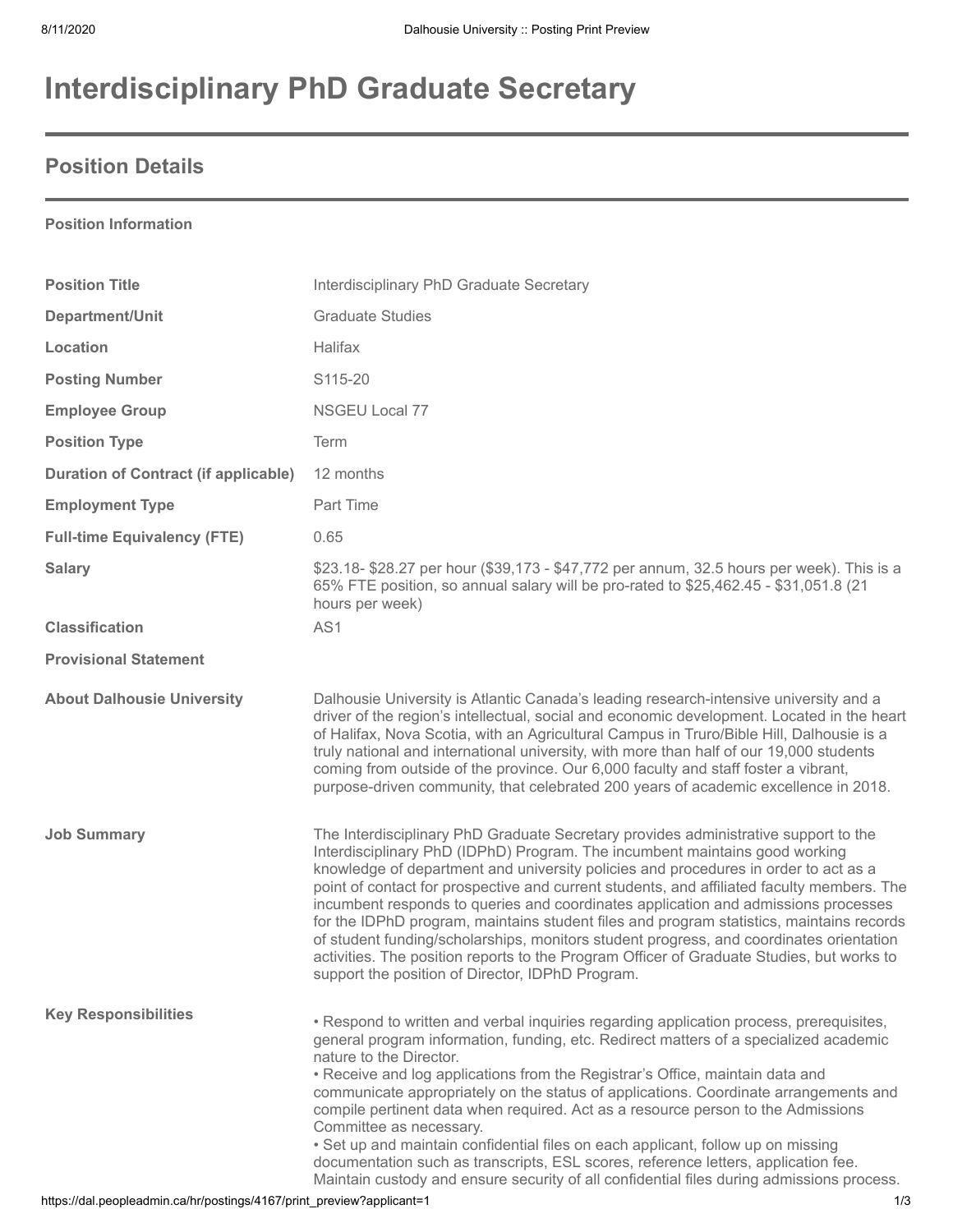| 8/11/2020                                                | Dalhousie University :: Posting Print Preview                                                                                                                                                                                                                                                                                                                                                                                                                        |
|----------------------------------------------------------|----------------------------------------------------------------------------------------------------------------------------------------------------------------------------------------------------------------------------------------------------------------------------------------------------------------------------------------------------------------------------------------------------------------------------------------------------------------------|
|                                                          | Calculate GPA to ensure eligibility.<br>. In consultation with the Director, establish departmental deadlines for completion of<br>applications for university, provincial, federal, and Killam scholarships.<br>• Set up and maintain confidential records regarding funds committed to accepted<br>applicants from all funding sources. Ensure Director's awareness of amounts available<br>for disbursement and student eligibility.                              |
| <b>Note</b>                                              |                                                                                                                                                                                                                                                                                                                                                                                                                                                                      |
| Qualifications                                           | Business/ office administrative program with a minimum of three years experience (or<br>equivalent combination of education and training). Proficiency in Microsoft 365 is<br>required. Excellent professional and interpersonal communication, time management,<br>attention to detail, multi-tasking, problem solving and organizational skills are necessary.<br>Preference will be given to candidates with post-secondary work and Banner<br>experience.        |
| <b>Job Competencies</b>                                  |                                                                                                                                                                                                                                                                                                                                                                                                                                                                      |
| <b>Additional Information</b>                            | Dalhousie University supports a healthy and balanced lifestyle. Our total compensation<br>package includes a defined benefit pension plan, health and dental plans, a health<br>spending account, an employee and family assistance program and a tuition assistance<br>program.                                                                                                                                                                                     |
| <b>Application Consideration</b>                         | Bargaining unit employees for NSGEU local 77 are given first consideration and will be<br>notified regarding the status of their application. All other applicants will be considered<br>when there is no qualified internal candidate.                                                                                                                                                                                                                              |
|                                                          | We thank all applicants for their interest, however, only candidates selected for an<br>interview will be contacted.                                                                                                                                                                                                                                                                                                                                                 |
| <b>Diversity Statement</b>                               | Dalhousie University is committed to fostering a collegial culture grounded in diversity<br>and inclusiveness. The university encourages applications from Indigenous persons,<br>persons with a disability, racially visible persons, women, persons of a minority sexual<br>orientation and/or gender identity, and all candidates who would contribute to the<br>diversity of our community. For more information, please visit<br>www.dal.ca/hiringfordiversity. |
| <b>Posting Detail Information</b>                        |                                                                                                                                                                                                                                                                                                                                                                                                                                                                      |
| <b>Number of Vacancies</b>                               | 1                                                                                                                                                                                                                                                                                                                                                                                                                                                                    |
| <b>Open Date</b>                                         | 08/11/2020                                                                                                                                                                                                                                                                                                                                                                                                                                                           |
| <b>Close Date</b>                                        | 08/25/2020                                                                                                                                                                                                                                                                                                                                                                                                                                                           |
| <b>Open Until Filled</b>                                 | No                                                                                                                                                                                                                                                                                                                                                                                                                                                                   |
| <b>Special Instructions to Applicant</b>                 |                                                                                                                                                                                                                                                                                                                                                                                                                                                                      |
| <b>Quick Link for Direct Access to</b><br><b>Posting</b> | http://dal.peopleadmin.ca/postings/4167                                                                                                                                                                                                                                                                                                                                                                                                                              |

### **Supplemental Questions**

Required fields are indicated with an asterisk (\*).

## **Documents Needed to Apply**